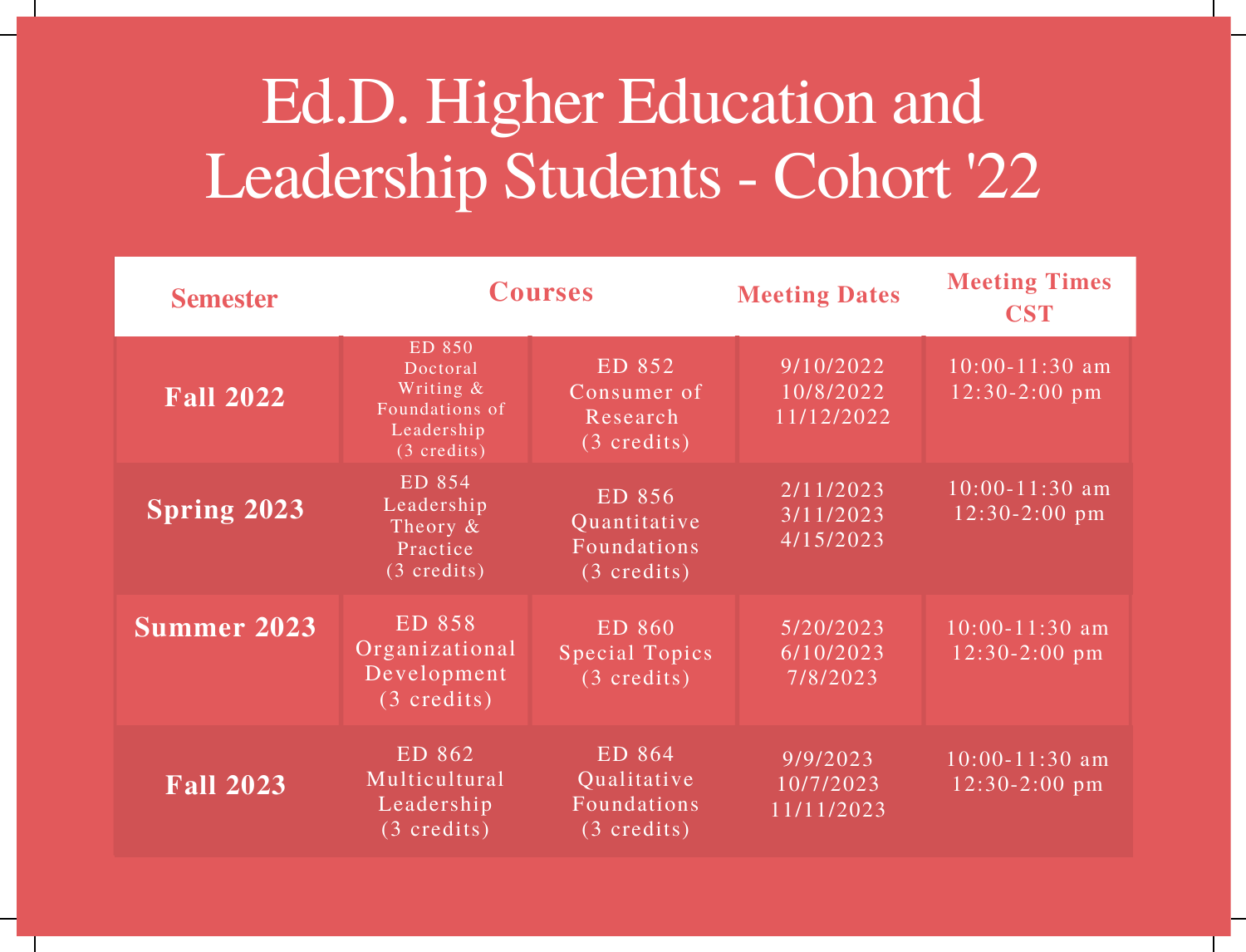## Ed.D. Higher Education and Leadership Students - Cohort 22

| <b>Semester</b>               | <b>Courses</b>                                              |                                                                            | <b>Meeting Dates</b>                | <b>Meeting Times</b><br><b>CST</b>    |
|-------------------------------|-------------------------------------------------------------|----------------------------------------------------------------------------|-------------------------------------|---------------------------------------|
| <b>Spring 2024</b>            | ED 866<br>Inclusive<br>Leadership<br>$(3 \text{ credits})$  | ED 868<br>Dissertation<br>Discernment<br>$\sqrt{(3 \text{ credits})}$      | 2/10/2024<br>3/9/2024<br>4/13/2024  | $10:00 - 11:30$ am<br>$12:30-2:00$ pm |
| Summer 2024                   | ED 870<br>Strategic<br>Leadership<br>$(3 \text{ credits})$  | ED 872<br>Advanced<br>Quant. or<br>Advanced Qual.<br>$(3 \text{ credits})$ | 5/18/2024<br>6/8/2024<br>7/13/2024  | $10:00 - 11:30$ am<br>$12:30-2:00$ pm |
| $\overline{\text{Fall }2024}$ | ED 874<br>Law<br>$(3 \text{ credits})$                      | ED 876<br>Applied<br>Research<br>$(3 \text{ credits})$                     | 9/7/2024<br>10/12/2024<br>11/9/2024 | $10:00 - 11:30$ am<br>$12:30-2:00$ pm |
| Winterim<br>2025              | ED 878<br>Portfolio &<br>Assessment<br>$(1 \text{ credit})$ |                                                                            | <b>TBA</b>                          | <b>TBA</b>                            |